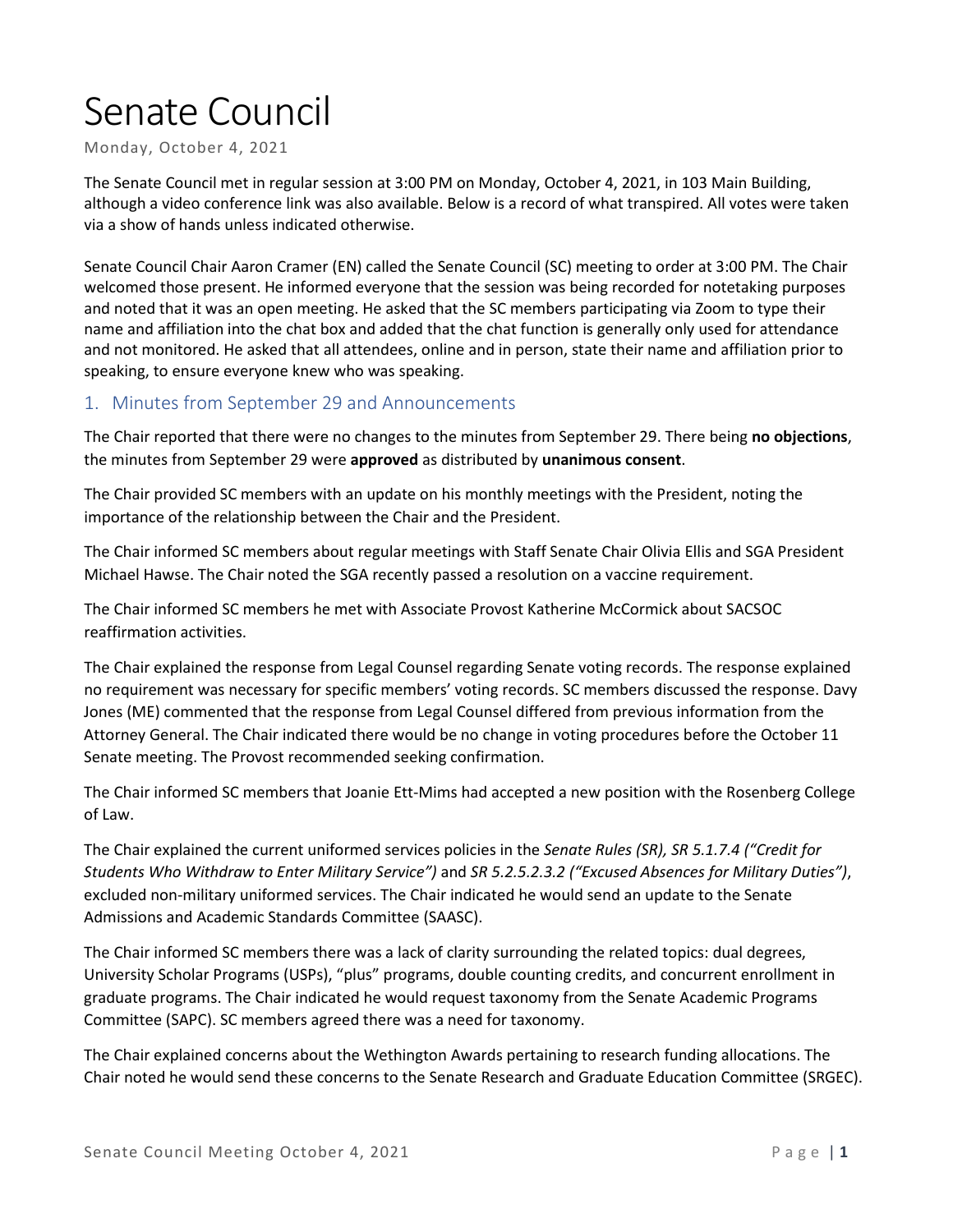The Chair informed SC members that the strategic plan draft response was sent to the President and the Provost.

#### 2. Committee Reports

#### a. Senate's Advisory Committee on Diversity and Inclusion – Cindy Jong, Chair

#### *i. 2020-21 Report [\(PDF\)](https://www.uky.edu/universitysenate/sites/www.uky.edu.universitysenate/files/SACDI_2020-21-SummaryMemo.pdf)*

The Chair introduced Cindy Jong (ED), chair for the Senate's Advisory Committee on Diversity and Inclusion (SACDI). Jong reported on SACDI items to SC members, including strategies for the diversification of the Senate, decision-making limitations with the committee, and conversing with SC members about strategy. Jong commented on other items including SACDI suggestions for adjusted language in syllabi and accommodations for testing, with a focus on non-native English-speaking students. A discussion between Jong and SC members took place. SC members offered possible solutions and resources to help students. Some of the suggestions offered included ESL courses and other programs available to help students improve their English. SC members noted asking students about what would help them would be beneficial.

Jong also commented on committee discussions about diversity among Senators and diversity as it relates to faculty recruitment and retention. SC members discussed the Senate election processes within colleges, the demographic makeup of the Senate, and some of the challenges associated with potential solutions. The Chair noted the report did not include any specific actions to take but it would be presented to the Senate on Monday, October 11, 2021 during the Senate meeting.

Jong made a request regarding the committee's composition, that the SC approve an additional member from Medicine, who had served on the committee previously. Grossman **moved** to approve the request. Vincent **seconded**. A **vote** was taken, and the motion **passed**, with none opposed or abstained.

#### 3. Committee Nominees

#### a. Nominees for Vice President for Philanthropy Search Committee

The Chair reported that Acting Provost Robert DiPaola requested three nominees for the Vice President for Philanthropy Search Committee. SC members settled on four nominees and the Chair said he would transmit the names to the Provost.

#### b. Nominee for University Joint Committee on Honorary Degrees

The Chair reported that a SC nominee had left full time status the University and that the SC needed to provide another nominee. The Chair noted that the term for this nominee would end in September of 2022. SC members discussed possible nominees. When discussion ended, the Chair informed SC members he would contact the potential nominees in the order recommended by the SC.

#### 4. Calendar Changes

#### a. Proposed Change to University Calendar (May 2022 Commencement Dates) [\(PDF\)](https://www.uky.edu/universitysenate/sites/www.uky.edu.universitysenate/files/May%202022%20Commencement%20Proposal-%20SC%20.pdf)

The Chair introduced Ashley Reed (director, University Events) to report on the proposed change to the University calendar. Reed explained the proposal to change the May 2022 commencement from two ceremonies on Friday and two ceremonies on Sunday to three ceremonies on Friday and one ceremony on Saturday. Reed commented the proposed Saturday was the same day as the Kentucky Derby and that it would benefit the University's relationship with Lexington. Reed added that commencement ceremonies would not overlap with Mother's Day by eliminating Sunday commencement ceremonies. Reed mentioned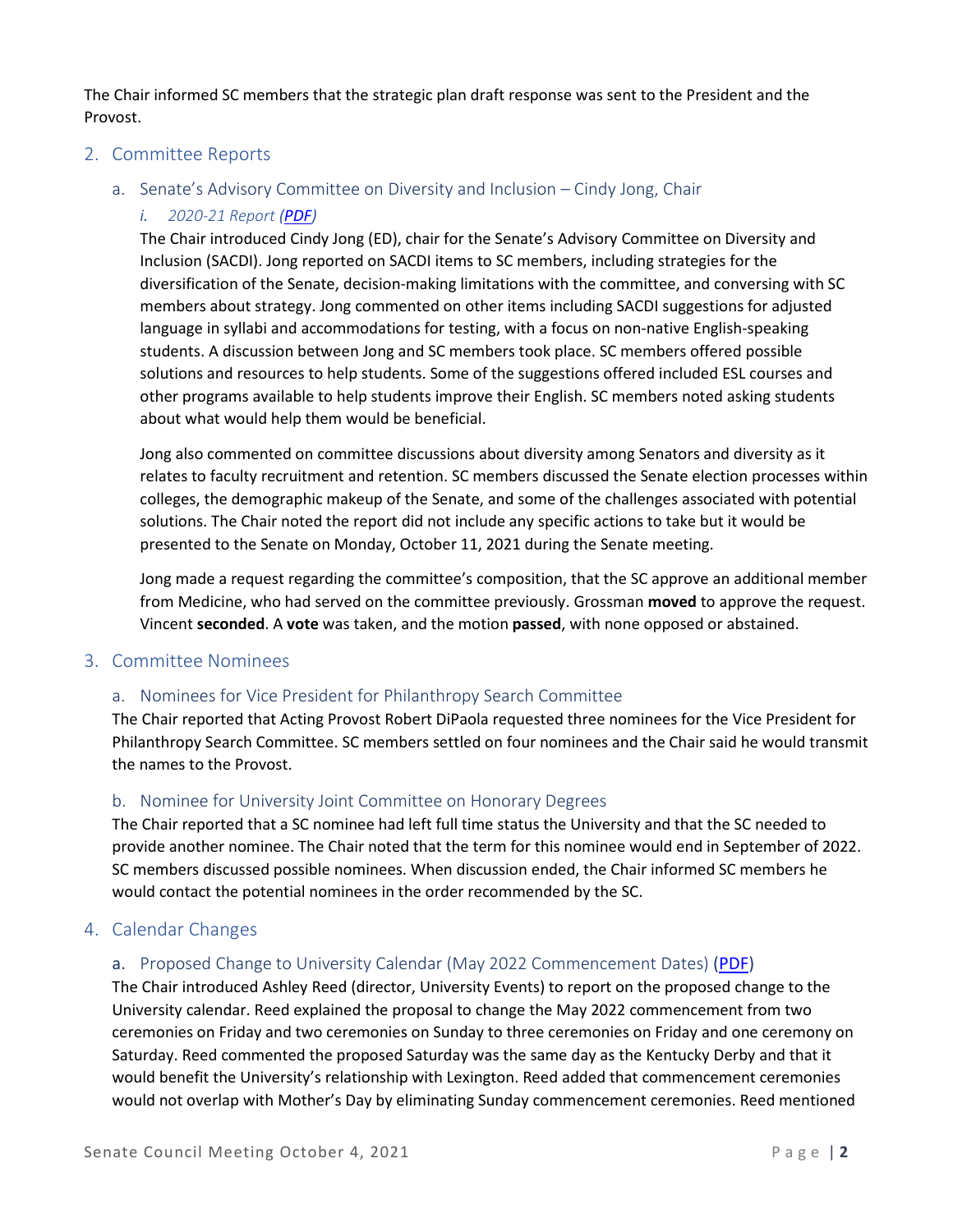that the proposed change would be well received by a local church that was concerned about parking issues on Sundays. The Chair asked if there were any questions.

SC members discussed the details of the proposed change, including the time frame for Saturday commencement and the logistics for multiple ceremonies on Friday. Vincent **moved** to approve the proposed change to the University calendar. Vice Chair Collett **seconded**. The Chair asked if there was any debate. Grossman requested clarification about the impact on local churches. Reed commented this would be a positive impact, noting past disputes with the city and the church related to parking during Sunday commencements.

A **vote** was taken by the SC on behalf of the Senate, and the motion **passed**, with none opposed or abstained. The Chair noted this action would be reported to the Senate at the next Senate meeting.

b. Proposed Change to Fall 2021 Calendar (Change Grade Submission Deadline from 5 pm to Noon) The Chair reported the proposed change to the Fall 2021 calendar from Kim Taylor (registrar) to change the grade submission deadline from 5 pm to noon. The Chair noted there was no change in the date of the deadline but commented that the deadline had changed recently at the request of the Registrar from midnight to 5 pm. The Chair asked Taylor if this was a permanent request or a one-time request for fall 2021. Taylor replied the requested change was for Fall 2021 only but indicated a preference for a permanent change. The Chair asked SC members if there were any questions.

A robust discussion took place. SC members requested clarification from Taylor about the need for the change, what processes the change affected, and how the current deadline impacted the Registrar's procedures for grade submissions. Taylor explained the current challenges associated with faculty not submitting grades on time. SC members expressed concerns about the proposed change. DeCorte **moved** to approve the proposed change. Duncan **seconded**. The Chair asked if there was any debate.

A debate took place. Grossman commented that faculty relied on the time currently assigned for grade submissions. Charnigo **moved** to amend the proposed change, changing the noon deadline to 3 pm. Blonder **seconded**. The Chair asked if there any debate to the amended motion.

Further debate took place. Collett explained the proposed change would negatively impact the process by burdening faculty. She also commented on the administrative responsibility of deans and chairs ensuring that grades were submitted on time. Hawse noted the negative impact the proposed change could have on students. Hall remarked that making this change after the semester was already underway would be problematic. The Chair asked if there was any further debate, and there was none.

A **vote** to approve the amended change for the deadline to be 3 pm was taken, and the motion **failed** with two in favor, six opposed, and one abstained.

The Chair asked if there was any further debate, and there was none. A **vote** to approve the original proposed change in grade submission deadline from 5 pm to noon was taken, and the motion **failed** with none in favor, nine opposed, and one abstained.

The Chair noted he would make an announcement to the Senate about the 5 pm deadline to assist the Registrar's office in ensuring grade submission deadlines were being met.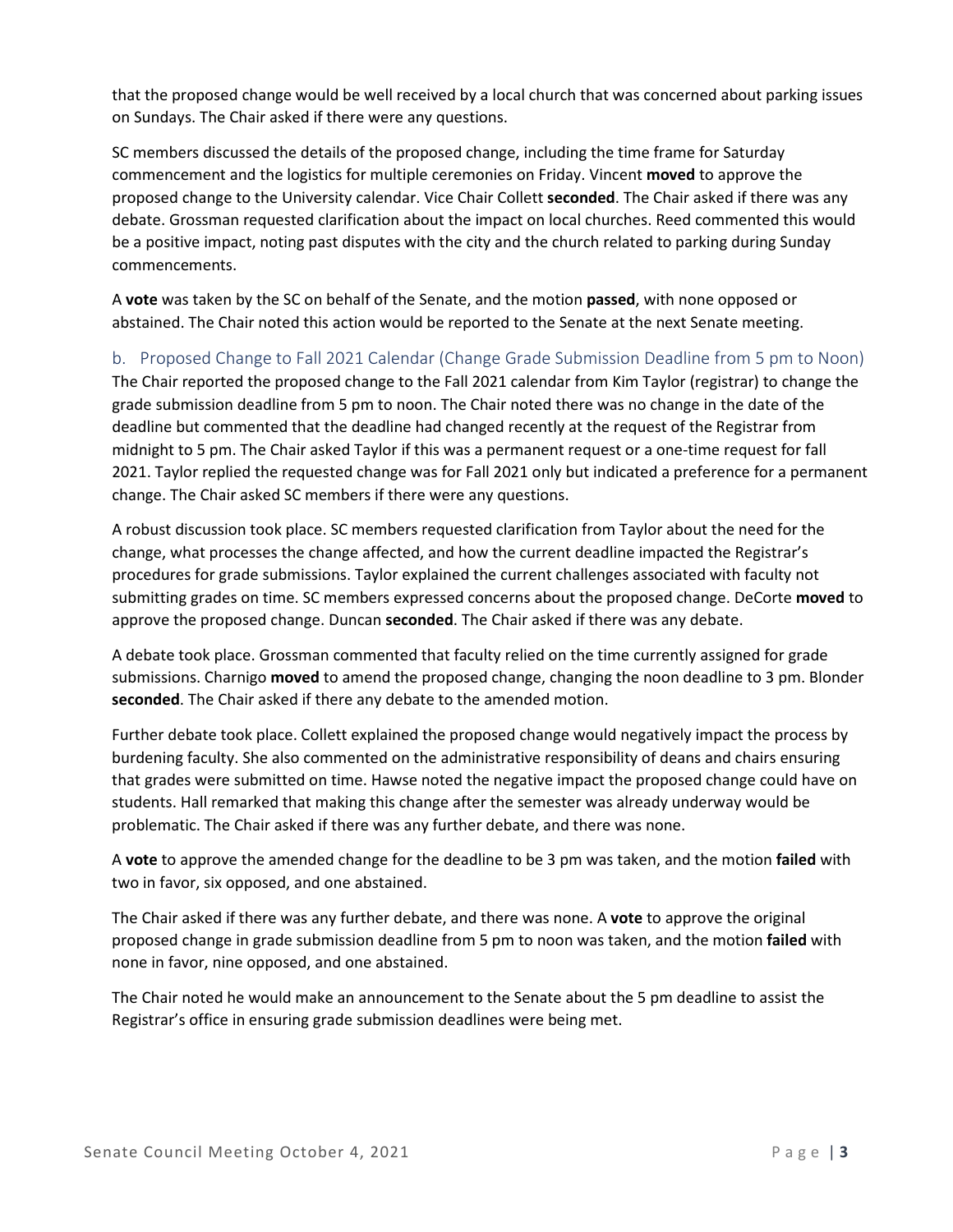#### 5. University Calendars

#### a. 2022-23 Calendar [\(PDF\)](https://www.uky.edu/universitysenate/sites/www.uky.edu.universitysenate/files/2022%20-%202023%20Academic%20Calendar%20%28FINAL%20-%20PENDING%20APPROVAL%29.pdf)

#### b. 2024-25 Calendar, Tentative [\(PDF\)](https://www.uky.edu/universitysenate/sites/www.uky.edu.universitysenate/files/2024%20-%202025%20Academic%20Calendar%20%28TENTATIVE%20-%20PENDING%20APPROVAL%29.pdf)

The Chair commented to Taylor that the professional program calendars would be considered at the next SC meeting. The Chair asked if there were any questions about the calendars for the Registrar and there were none. Hawse **moved** to approve the University calendar for 2022-23 and the tentative University calendar for 2024-25. DeCorte **seconded**. The Chair asked if there was any debate.

SC members discussed the details of both calendars. Charnigo commented that the grade submission deadline for the Fall 2022 calendar was listed as noon on Monday, not 5 pm. The Chair noted that the 2024- 25 calendar reflected the same information. Collett **motioned** to amend both calendars to change all grade submission deadlines back to 5 pm. Hall **seconded**. The Chair asked if there was any debate on the motion to amend the calendars.

A **vote** was taken, and the motion to amend the calendars **passed**, with eight in favor, none opposed, and one abstained.

After additional discussion on the motion to approve the amended calendars and a **vote** was taken. The motion **passed** with nine in favor, none opposed, and none abstained.

The Chair commented that the revised calendars would be put on a web transmittal for the Senate's final approval.

#### 6. Discussion on Temporary Distance Learning Approvals for Winter 2021 and Spring 2022

The Chair reminded SC members about the temporary delegation of DL approvals to the local educational unit administrator on behalf of the unit faculty, for Fall 2021. The Chair described the process that must be followed for a local unit administrator to declare temporary approval for a non-DL course to be offered via DL for Fall 2021.

The Chair commented that the prescribed process and procedure was part of the framework transmitted to the Provost before July 1, 2021. The Chair noted that after July 1, the Provost's COVID advisory group became responsible for administrative approval of the temporarily delegated (to local unit administrators) academic approval . The Chair mentioned faculty who did not receive communication regarding process . The Chair asked SC members for suggestions on how to proceed.

The Provost commented that he would look into a solution to ensure all faculty received the appropriate communication about the process. A robust discussion took place. Topics discussed by SC members included priority registration, the impact on students, importance of the time frame, and the extension of approval for the current process. Vincent **motioned** to extend the existing temporary delegation of academic approval process for DL through Winter 2021-22 and Spring 2022, on behalf of the Senate. Collet **seconded**. The Chair asked if there was any debate. Collett commented that not all units perceived a proposed change in modality as something that warranted review by the Provost's office and were making such a decision locally.

Senate Council Meeting October 4, 2021 **Page 14** Further debate took place. SC members and the Provost noted that the prior process was developed due to students already having signed up for courses and there was a concern about switching modalities after a student chose a class. With the current situation, no students have already signed up for a class. There were a few questions from SC members who did not understand why the Provost's office intended to use (for Winter 2021-22 and Spring 2022) the process developed due to students already having been enrolled in courses, even though the situation now is different because students have not already enrolled in courses. The Provost